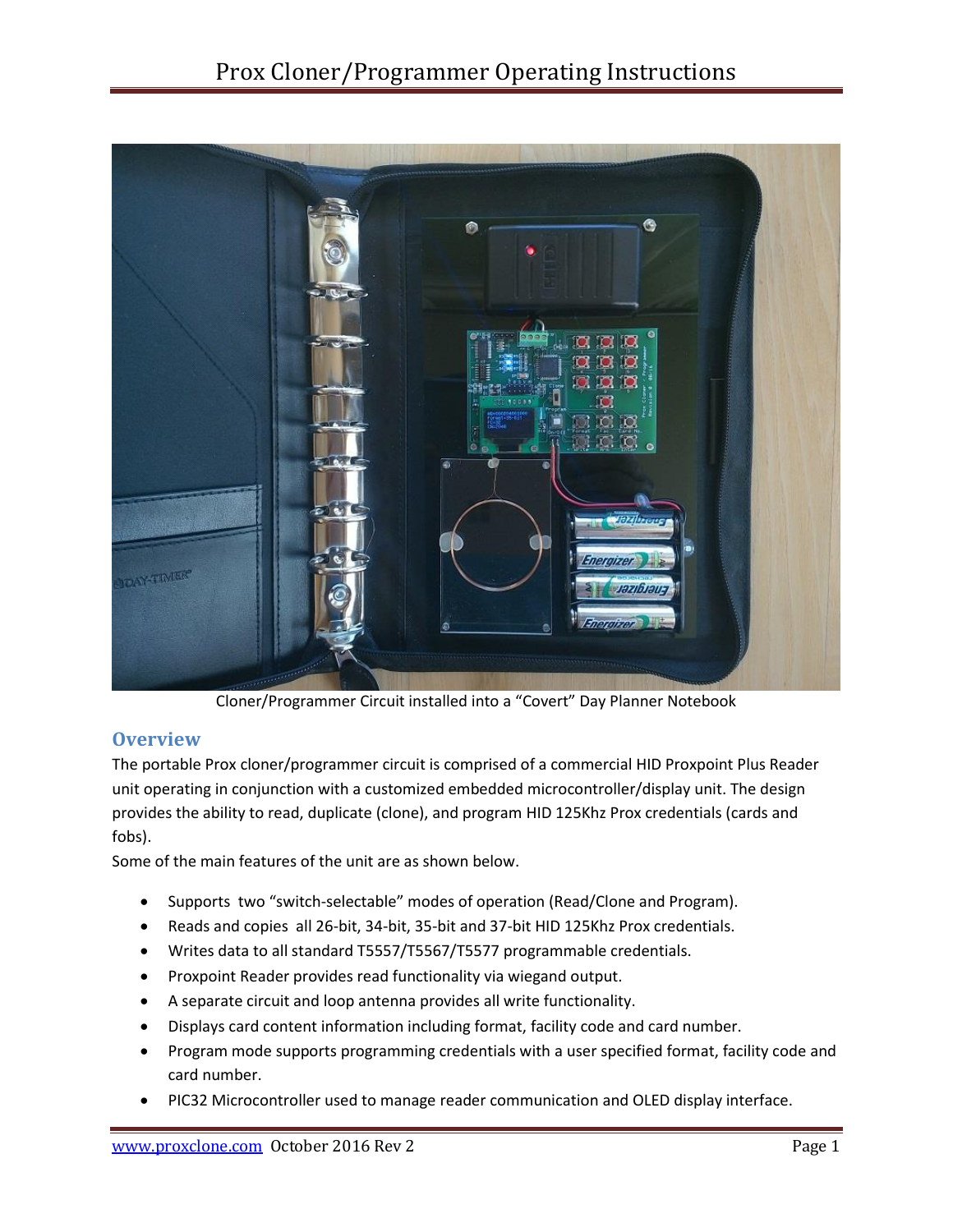- Fully Portable standalone operation
- Simple two-button Operation ("Arm" and "Write") used in Read/Clone mode.
- Fast user data entry in Programmer mode using numerical keypad interface.
- Three multi-color Status LED's
- Powered by a 4 standard AA batteries.

The Prox cloner/programmer unit uses a PIC32 microcontroller to receive and decode the credential information from the reader wiegand interface.

The device is capable of operating in two different modes depending on the setting of the "Mode Select" switch at the time power is applied. Due to limited processing resources, the unit does NOT allow both modes to operate at the same time.

# **Read/Clone Mode**

The Read/Clone mode provides the ability to read a credential and have its stored data automatically decoded and displayed. If the user desires to make a copy of the credential read then a new card can be presented and the previously captured data can be copied over to the second card using a simple one button operation.

When operating in Read/Clone mode, the Proxpoint reader continuously polls for the presence of a HID Prox credential. When an Prox credential is encountered, the microcontroller will receive the card data transmitted across the wiegand interface and store all of the information obtained. The relevant card information will then be decoded, decrypted and displayed on the small OLED display. The captured data will be retained until the unit has been re-armed at which point a new set of data can then be received.

After the credential data has been captured, the user then has the option to write the data to a T55x7 credential, in effect cloning the original card.

# **Program Mode**

The Program mode allows the user to enter a set of data that will be used to program a custom credential. The user has the option to select one of four widely used HID credential formats (26-bit, 34 bit, 35-bit Corp 1000, or 37-bit. After selecting a format the user can then enter a custom facility code, and card number using the keypad interface. After the data has been entered the microcontroller will perform a validity check of the data before allowing the credential to be programmed. If the data is valid then the user can initiate a write operation to a credential using a simple one button operation. If the data entered is invalid or out-of-range for the format chosen then the operator will be notified and corrections can be easily made before writing the credential.

# **User Interface**

The Prox cloner/programmer unit utilizes a set of sixteen pushbutton switches, one mode select slide switch and four status LED's to interact with the user. A separate small white pushbutton switch is used to power the unit on and off. A description of each of the switch and status LED functions is included below. The layout of the printed circuit board showing all switch locations is shown in Figure 1 below.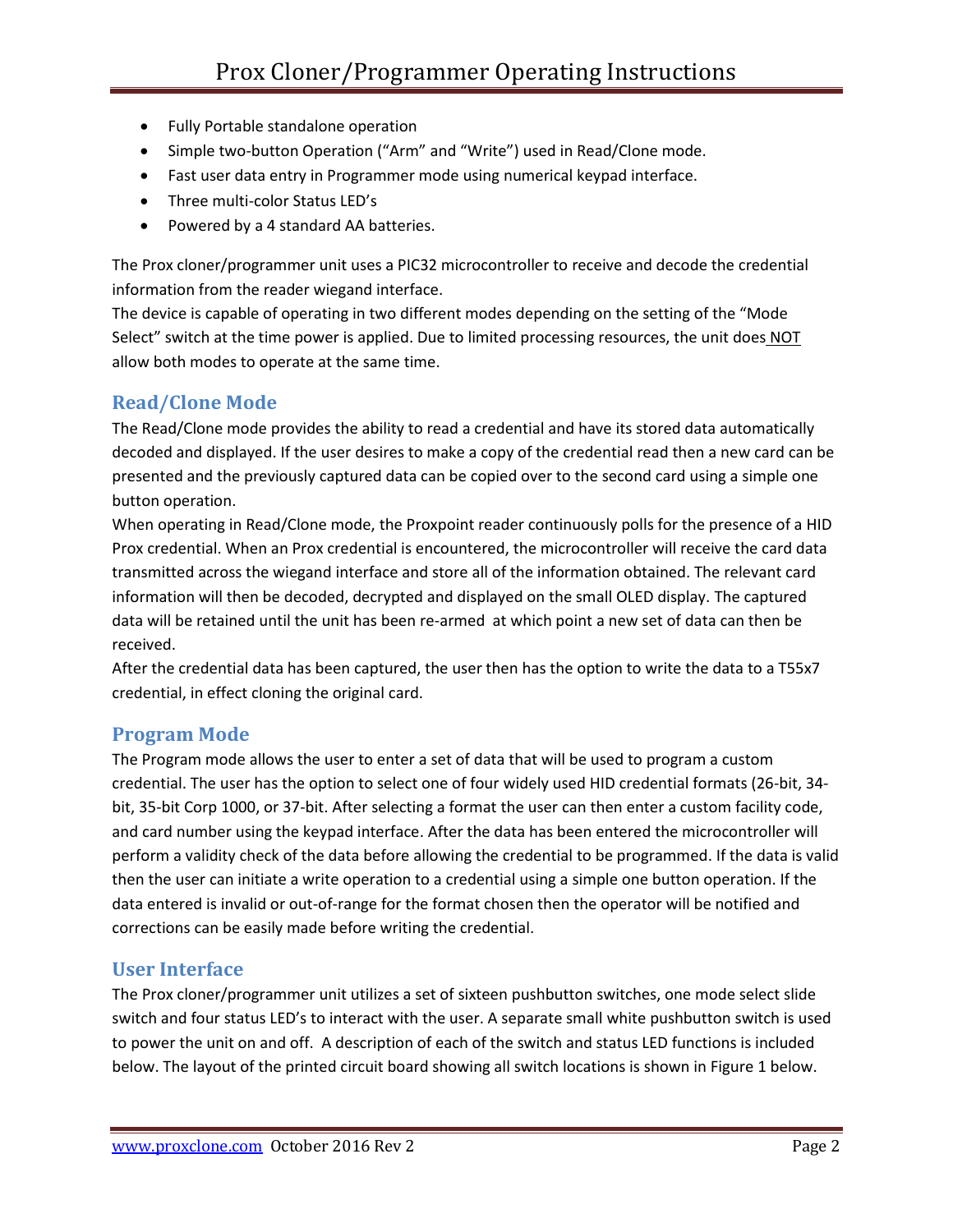

Figure 1. Prox Cloner/Programmer Circuit Board and OLED Display

## **Switch Functions**

## **[On/Off]**

Power to the Cloner/Programmer unit is handled by the small white pushbutton switch located near the right side of the OLED display. Push the switch once to turn the unit on, push it again to turn the unit off.

#### **[Mode]**

The "Mode" switch is located directly above the power On/Off switch. Depending on the state of this switch when the unit is powered on, the unit will either enter "Read/Clone" mode or "Program" mode. Put it in the up position to select "Clone" mode and the down position to select "Program" mode.

#### **[Numeric Data Entry 0-9]**

The ten red pushbuttons are used to enter numeric data when operating in "Program" mode. These push buttons are used when entering the facility code and card number data fields. These switches are NOT used in the "Read/Clone" mode.

## **[Format]**

When operating in Program Mode, the "Format" button is used to select one of four supported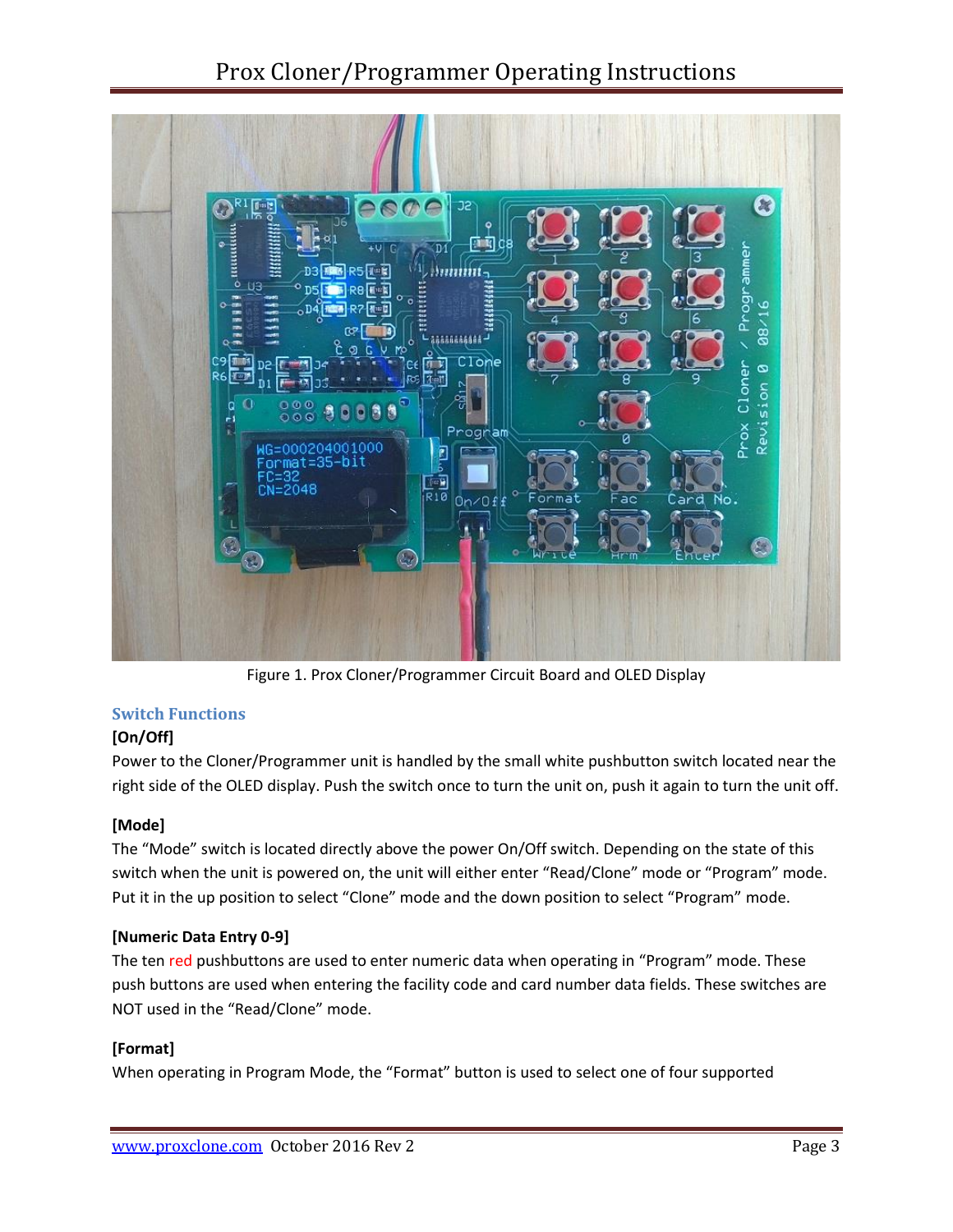credential formats. Each time the button is pressed the selected format will cycle between 26-bit, 34-bit, 35-bit and 37-bit. This switch is NOT used in the "Read/Clone" mode.

## **[Facility]**

When operating in Program Mode, the "Facility" button is used to inform the microcontroller that subsequent data entry should be directed to the Facility Code field. Any numeric data entered after pressing this button will be used to specify a Facility Code that will be used when programming the credential. This switch is NOT used in the "Read/Clone" mode.

## **[Card No.]**

When operating in Program Mode, the "Card No." button is used to inform the microcontroller that subsequent data entry should be directed to the Card Number field. Any numeric data entered after pressing this button will be used to specify a Card Number that will be used when programming the credential. This switch is NOT used in the "Read/Clone" mode.

## **[Enter]**

When operating in "Program" mode, pressing this button will cause the microcontroller to perform a validity check on the credential data that has already been entered. This button should only be pressed after all desired credential data (Format, Fac Code and Card Number) has been entered. No write to a credential will occur unless a validity check has been performed and the blue LED has been lit. This switch is NOT used in the "Read/Clone" mode.

#### **[Arm]**

The "Arm" pushbutton is only used in the "Read/Clone" mode.

In "Read/Clone" mode the "ARM button is used to instruct the ProxPoint reader to Re-Arm and begin accepting a new wiegand data stream from the Proxpoint reader. Pushing this button will erase all previously captured credential data which will then be replaced with new credential data when it becomes available.

#### **[Write ]**

The "Write" pushbutton is used when operating in either "Read/Clone" mode or "Program" mode. Pressing this button will initiate a write operation to a credential that has been placed on top of the loop antenna located directly below the circuit board. Data can only be written if the "Blue" LED is on. In "Read/Clone" mode, this operation will write data that was captured from a previous credential read. In "Program" mode, this operation will write all user specified data that has been entered from the keypad.

#### **Status LED's**

#### **[Green LED]**

The green LED is located next to the On/Off switch on the printed circuit board. This LED is on whenever power has been applied to the unit.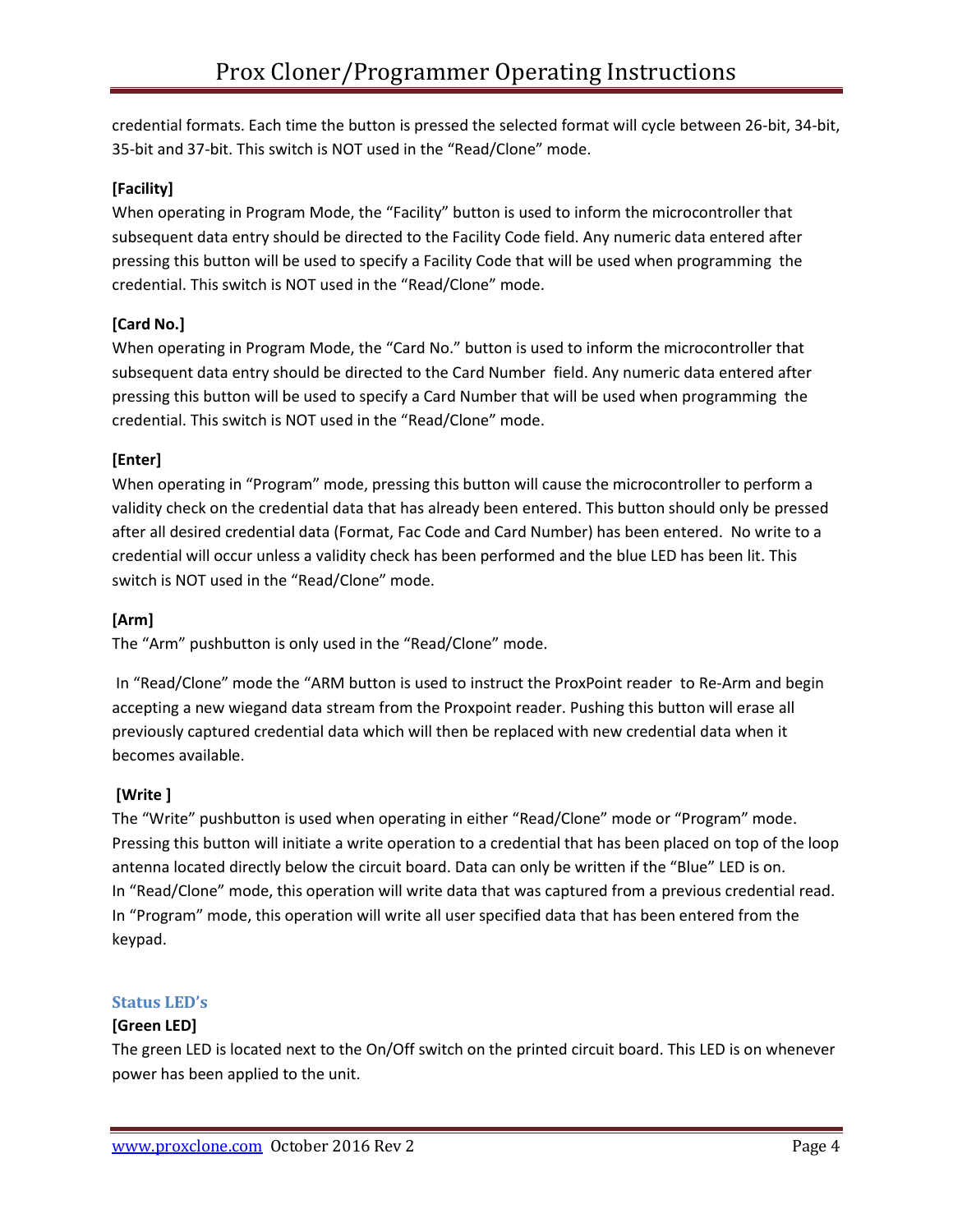## **[Blue LED]**

The blue LED is located above the OLED display on the cloner circuit board. This LED is activated whenever valid data is available to be written to a credential.

In "Read/Clone" mode, this LED will be lit whenever a successful read of a credential has been completed.

In "Program" mode this LED will be lit once all user data has been entered and a data validity check has been performed.

*[Note: once the blue LED has been activated, no further data will be accepted from the reader until the unit has been re-armed by pushing the " ARM" push button .]*

## **[Red LED]**

The red LED is located above the OLED display on the printed circuit board. This LED is activated whenever an error condition is encountered. The most likely reason this LED will be activated is if a write operation has been attempted before a card has been read or a data validity check has been performed.

## **[Yellow LED]**

The yellow LED is located above the OLED display on the printed circuit board. This LED is activated whenever a write operation is in progress. The credential being written should remain on top of the antenna while the yellow LED is illuminated (approximately 1.5 seconds).

## **"Read/Clone" Mode Operation**

To Read a Credential:

- 1. Position the "Mode" switch in the up position to select "Read/Clone" mode.
- 2. Apply power to the unit. The green LED will be on.

The ProxPoint reader will take approximately 3 seconds to power up. At this time the OLED display should show the message "Read/Clone Mode" / "Awaiting Data …" The unit is now armed and polling for a valid HID Prox credential.

3. Place a credential near the ProxPoint Reader (within 2-3 inches). The reader will automatically read the credential data and display the results on the OLED display. The blue LED will be activated indicating that valid data has been captured. The unit will disable further data capture until the "Arm" pushbutton is activated or power has been cycled.

To Write a Credential:

- 1. Ensure that the Blue LED is ON. If not, follow the read procedure above.
- 2. Lay the T55x7 credential to be written on top of the loop antenna.
- 3. Press and release the "Write" pushbutton.
- 4. Wait for the Yellow LED to flash on and then off again ( $\sim$  1-2 seconds).
- 5. If another credential is to be written with the same data then repeat steps 2,3, and 4 above.
- 6. If the red LED is activated, correct the problem and repeat steps 1-4 above.
- 7. Remove the credential from the vicinity of the antenna.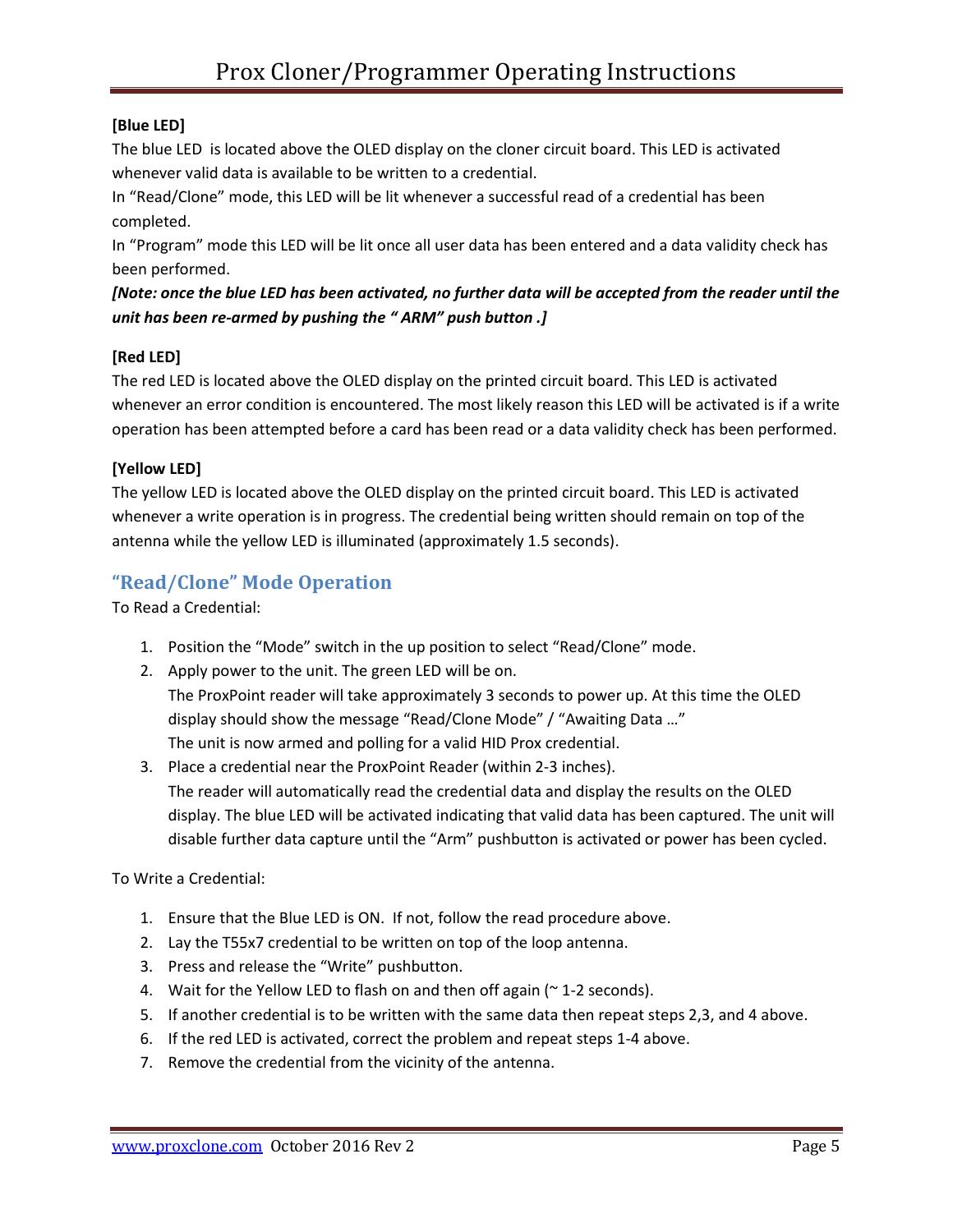## **"Program" Mode Operation**

To Program a credential with user specified data:

- 1. Position the "Mode" switch in the down position to select "Program" mode.
- 2. Apply power to the unit. The green LED will be on.

The ProxPoint reader will take approximately 3 seconds to power up. The reader will blink its red LED and beep when completed. The OLED display will now show the following:

```
Program Mode
Fmt:
FC : 0
CN : 0
```
- 3. Press the "Format" button one or more times to roll through the available format options.
- 4. Press the "Fac" button followed by the desired Facility Code value.
- 5. Press the "Card No" button followed by the desired Card Number value.
- 6. Press the "Enter" button to perform a validity check of the data that was entered above. If the data entered is valid then the Blue LED will be lit. If an error is detected, the Red LED will be momentarily lit, indicating to the user that a portion of the data needs to be re-entered .
- 7. Place a T55x7 credential on top of the antenna and press the "Write" button. [*NOTE: If a T55x7 fob is being written, the fob should be held approximately 1" above the antenna. Due to a mis-match of antenna sizes, the fob cannot be reliably written when it is layed directly on top of the antenna*.]

#### **Program Example:**

To program a credential with the following parameters, the keypad sequence should be as shown below.

Sample Card Parameters: Format: 35-bit Corporate 1000 Facility Code: 150 Card Number: 300525

The key sequence for the above parameters would be: [Fmt] [Fmt] [Fmt] [Fac] [1] [5] [0] [CN] [3] [0] [0] [5] [2] [5] [Enter] [Write]

If data is accidently entered incorrectly simply press the appropriate field selection key again followed by the correct numerical data (e.g. [Fac]  $[1] [5] [2] ...$ )